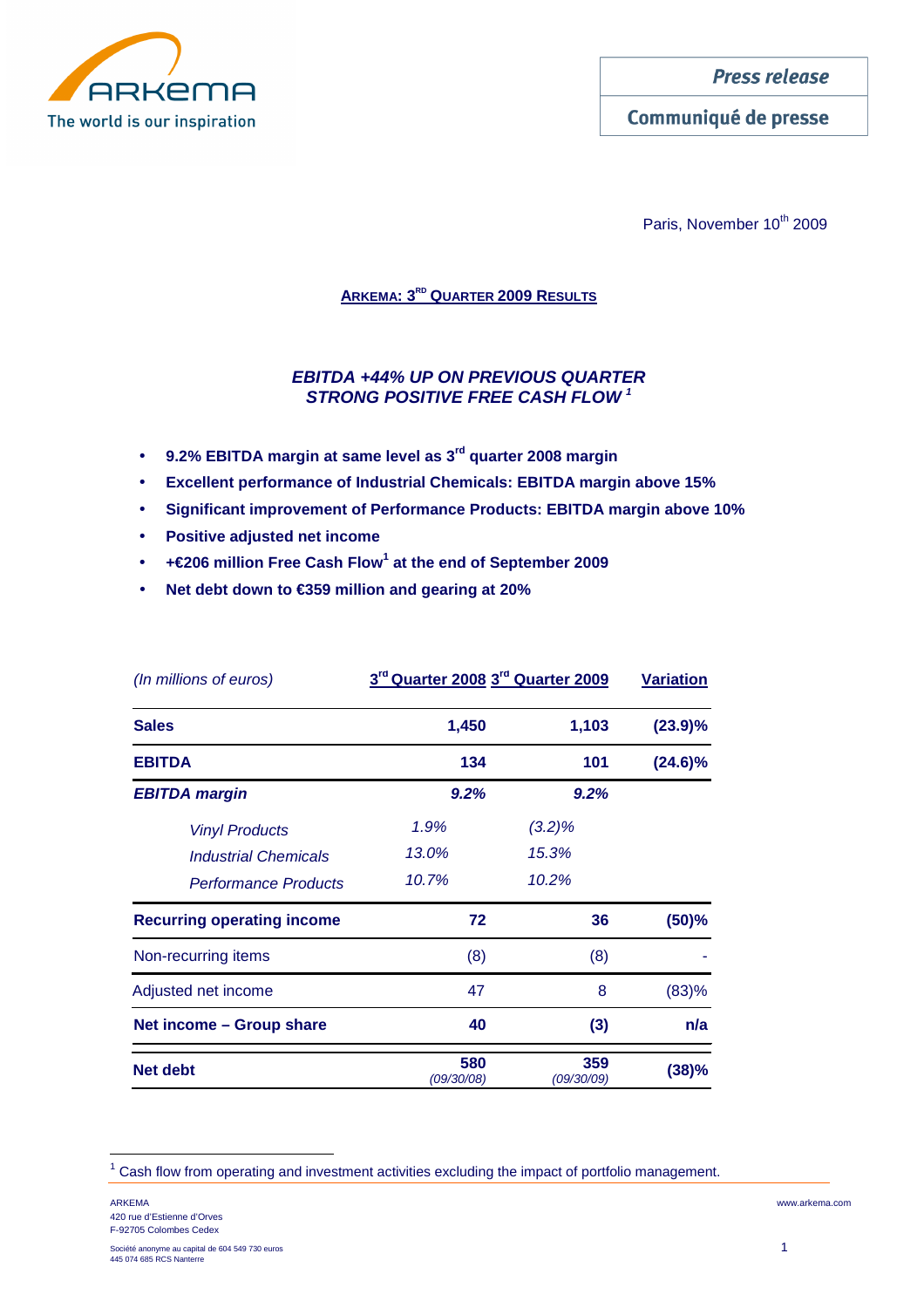

At the close of the Board of Directors meeting on November  $9<sup>th</sup>$  2009 which reviewed Arkema's consolidated accounts for 3<sup>rd</sup> quarter 2009, Thierry Le Hénaff, Chairman and CEO of Arkema, stated:

« In a less challenging economic environment, marked by the end of de-stocking in most of our endmarkets and by good demand in Asia, Arkema achieved a solid financial performance in the  $3<sup>rd</sup>$  quarter, with EBITDA improving by over 40% on the previous quarter, and free cash flow generated in the quarter above  $\epsilon$  70 million.

The various fixed cost savings initiatives, the new developments on our markets, and the strict control of cash largely contributed to the good results of the quarter, over and above the gradual improvement in demand.»

# **3 RD QUARTER 2009 PERFORMANCE**

# **EBITDA margin at 9.2% in 3rd quarter 2009 at same level as last year**

**Sales** stood at €**1,103** million, 23.9% down on 3rd quarter 2008. The volume effect (-13.4%) was lower than in previous quarters (-27% in 1Q'09 vs 1Q'08, and –18% in 2Q'09 vs 2Q'08). De-stocking in Europe and the United States was now essentially over, and volumes were showing encouraging trends in Asia. Arkema continues to increase its sales in that region which now represents around  $18\%^2$  of its global sales against 13% in 2006. The price effect (-10.7%) reflected a drop in raw material costs in some product lines (PVC and Acrylics). Raw materials reached their highest level in 3<sup>rd</sup> quarter 2008. The effects of currency translation (+1.0%) and variation in scope of business (-0.8%) were limited.

Confirming its recovery which started in 2<sup>nd</sup> quarter 2009, **EBITDA** stood at €101 million, 44% up over 2<sup>nd</sup> quarter 2009 (€70 million), and against €134 million in 3<sup>rd</sup> quarter 2008. During the quarter, Arkema successfully continued to adapt to a tough economic environment. Implementation of restructuring plans and reduction in overhead were in line with the objective to achieve savings of €170 million in fixed costs over the year. The increased presence in Asia in the Industrial Chemicals and Performance Products segments together with the progress made in the field of sustainable development and high performance polymers (photovoltaics, batteries, high temperature polyamides, etc.) also made a positive contribution to EBITDA.

**Recurring operating income** stood at €**36** million after €65 million depreciation and amortization.

**Non-recurring items** accounted for  $-\epsilon$ 8 million as in last year's  $3<sup>rd</sup>$  quarter.

**Adjusted net income** was positive again at €**8** million in 3rd quarter 2009 following the losses of the last three quarters.

**Net income** (Group share) stood at – **€3** million (against €40 million in 3<sup>rd</sup> quarter 2008), after deduction of a €27 million tax charge reflecting the sharp contrast between the results generated in France and in the rest of the world.

<sup>2</sup> On first 9 months of the year.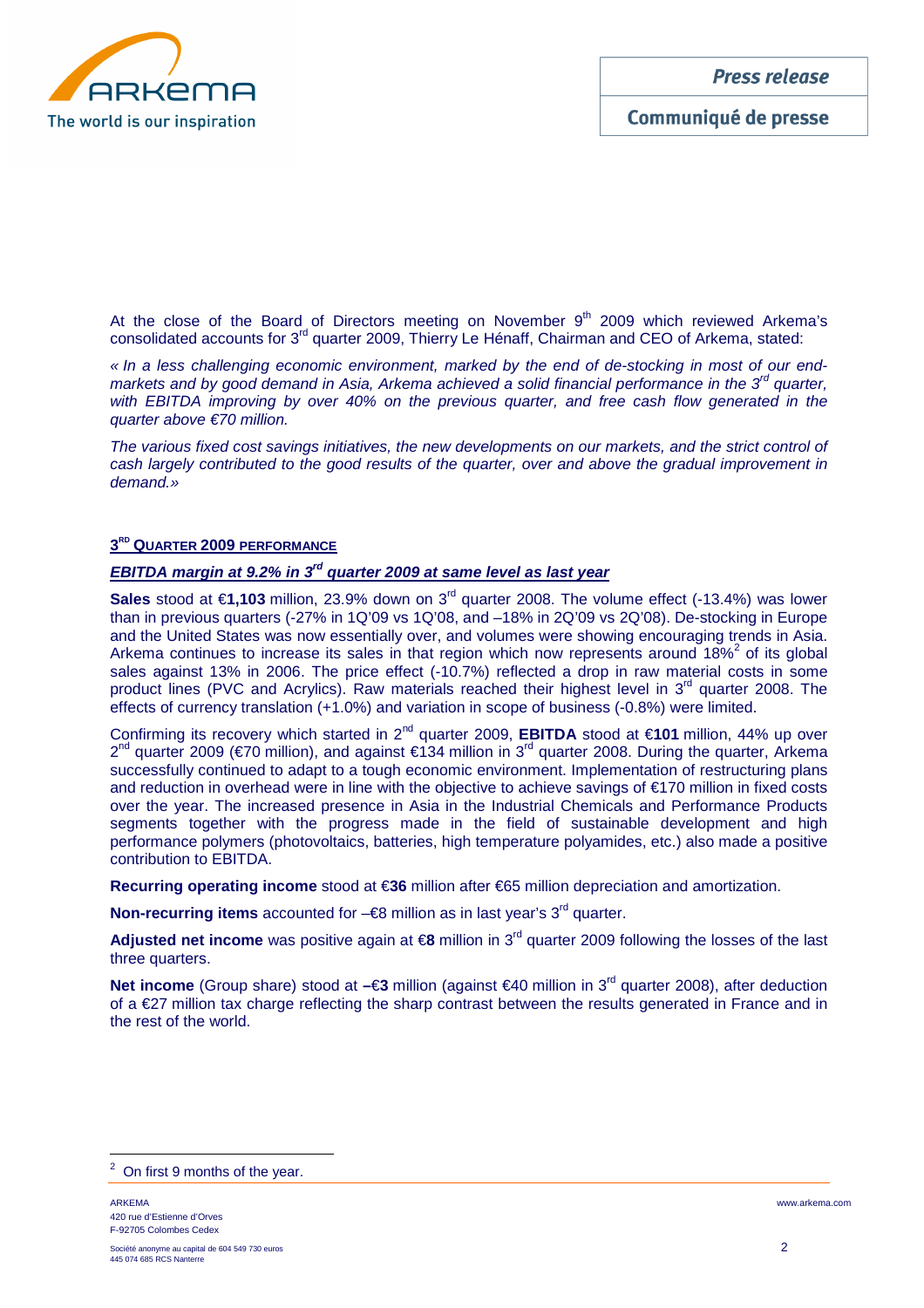

#### **SEGMENT PERFORMANCE**

#### **Vinyl Products: NEGATIVE BUT STABLE EBITDA COMPARED TO 2Q'09 DESPITE WEAK SEASONALITY AND FULL IMPACT OF CAUSTIC SODA PRICES COLLAPSE**

Vinyl Products sales stood at €248 million against €378 million in 3<sup>rd</sup> quarter 2008. Sales volumes remained much lower than before the crisis. The price effect was highly negative, PVC sales prices reflecting a drop in ethylene prices compared to their highest level in  $3^{rd}$  quarter 2008. The effect of variation in the scope of business (-€15 million) was also negative in the light of divestments completed in the first six months of 2009.

Compared to the previous quarter, EBITDA remained stable at –€8 million (–€7 million in  $2^{nd}$  quarter 2009) despite the traditional August seasonality in Europe and the further decline in caustic soda prices which reached a low point in August. PVC prices were raised during the quarter to offset the increase in ethylene costs. PVC unit margins remained very low.

The beginning of the 4<sup>th</sup> quarter is marked by some increases of caustic soda prices and imports from American PVC reflecting low US natural gas price.

#### **Industrial Chemicals: EXCELLENT PERFORMANCE WITH A 15.3% EBITDA MARGIN, ITS HIGHEST HISTORICAL LEVEL SINCE ARKEMA'S SPIN-OFF**

Industrial Chemicals sales stood at €528 million against €661 million in 3<sup>rd</sup> quarter 2008. EBITDA stood at €81 million against €86 million in  $3<sup>d</sup>$  quarter 2008 and €75 million in  $2<sup>nd</sup>$  quarter 2009. Fluorochemicals, Thiochemicals and Coatex still confirmed their good resilience. Growth in Asia in the segment was sustained by developments in Hydrogen Peroxide and Fluorochemicals. Performance in Methacrylates began to benefit from improved productivity in North America and Europe. In Acrylics, unit margins remained very low.

#### **Performance Products: SIGNIFICANT IMPROVEMENT OF RESULTS, BENEFITING FROM BETTER VOLUMES AND LOWER COSTS**

Performance Products sales stood at €324 million in 3<sup>rd</sup> quarter 2009 against €410 million in 3<sup>rd</sup> quarter 2008. EBITDA stood at €33 million against €44 million in 3<sup>rd</sup> quarter of the previous year, and €23 million in 2<sup>nd</sup> quarter 2009. Volumes remained very much below those of the previous year but benefited from the end of de-stocking in the automotive and construction markets in Europe. The productivity initiatives launched in Technical Polymers and Functional Additives continued to bear fruit. Finally, various successful developments were achieved in the field of renewable energy and high performance polymers (photovoltaics, batteries, high temperature polyamides, etc.).

EBITDA margin stood at 10.2% against 10.7% in  $3<sup>rd</sup>$  quarter 2008 and 6.5% in  $2<sup>nd</sup>$  quarter 2009, reflecting a significant improvement in the segment's results compared to previous quarters.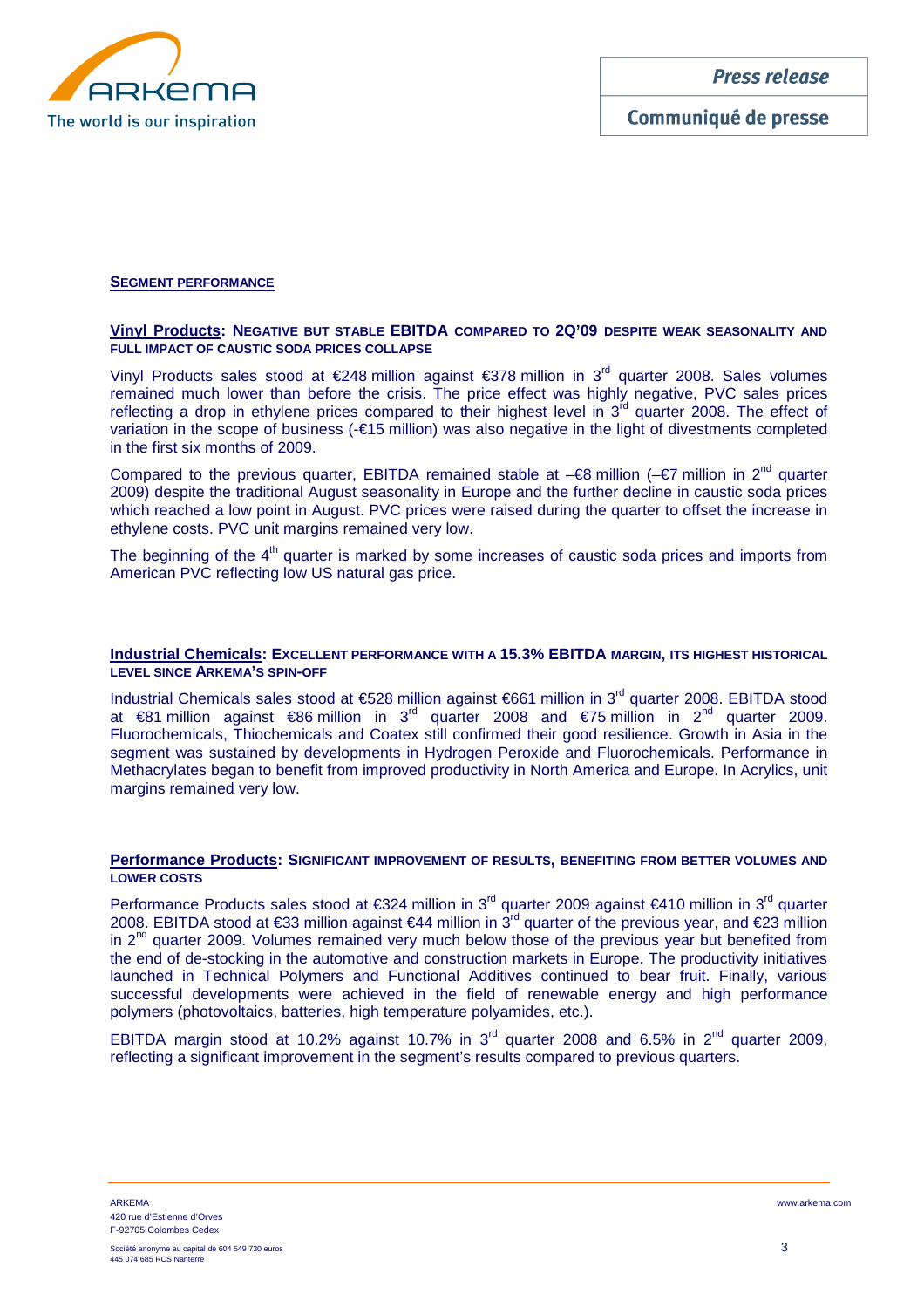

Communiqué de presse

# **CASH FLOW AND NET DEBT AT SEPTEMBER 30TH 2009**

# **Strong cash generation in 3<sup>rd</sup> quarter**

In 3<sup>rd</sup> quarter 2009, Arkema generated strong positive free cash flow<sup>3</sup> of +€71 million. Over the first nine months of 2009, Arkema generated very strong free cash flow of +€206 million, against +€7 million over the first nine months of 2008. Over this period, by mobilizing all its operational entities, Arkema reduced its stock value by €244 million. Capital expenditure stood at €182 million, which included capital expenditure related to fluorochemicals and fluoropolymers growth projects in China.

Net debt on September 30<sup>th</sup> 2009 stood at €359 million, €136 million down on December 31<sup>st</sup> 2008, with gearing thereby decreasing to 20%.

#### **HIGHLIGHTS SINCE BEGINNING OF 3 RD QUARTER 2009**

Continuing the in-depth transformation of its portfolio of businesses, Arkema announced a number of major projects in 3<sup>rd</sup> quarter:

- The proposed acquisition of the Clear Lake (Texas) acrylic monomer site and some acrylic latex activities from Dow in North America. This transaction is subject to the approval by the US antitrust authorities (FTC), and is expected to close in the  $4<sup>th</sup>$  quarter.
- The construction of a Coatex production plant on the Changshu site in China. This project will allow Coatex to take advantage of the growth in the specialty acrylic polymers market in Asia, with a production plant in this region from mid-2011.
- The construction of a 400 ton/year carbon nanotube pilot production plant in Mont (France), due to come on stream beginning of 2011.
- An increase of over 15% in the production capacity of the fluoropolymers production plant in Calvert City (United States), now nearing completion, to respond to growth opportunities in the energy markets, in particular in the photovoltaics and lithium-ion battery sectors.

Furthermore, Arkema confirmed a plan to reorganize its Saint-Auban site (France) entailing the shutdown of vinyl chloride/vinyl acetate copolymer production which should result in the loss of 88 positions<sup>4</sup>. Arkema is also continuing negotiations regarding its Methacrylates restructuring plan<sup>4</sup> and announced a productivity project in the Mont (France) polyamide plant<sup>4</sup>.

 $\overline{a}$ 

 $3$  Cash flow from operating and investment activities excluding the impact of portfolio management.

<sup>&</sup>lt;sup>4</sup> The implementation of the project is subject to the legal information and consultation process involving the trade unions.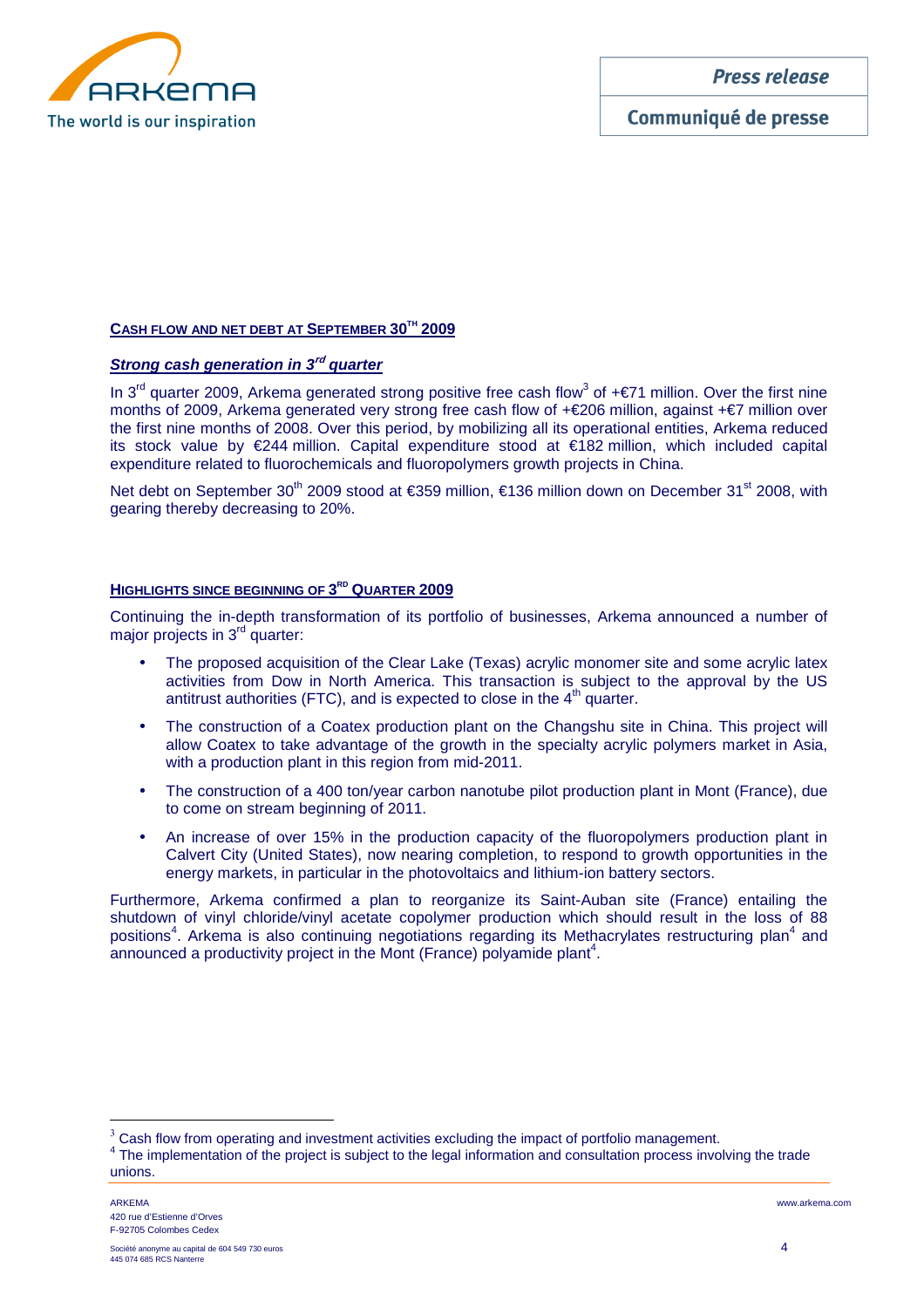

# **OUTLOOK**

The  $4<sup>th</sup>$  quarter will reflect the traditional weaker seasonality of volumes at the end of the year, in particular in December. Asia maintains its good momentum, whereas visibility remains more uncertain in Europe and North America where volumes have stabilized at a lower level than before the crisis and customers should continue to carefully manage their inventories at the end of the year.

The group's priorities set for 2009 remain unchanged, and Arkema confirms its fixed costs savings target of  $\in$ 170 million over the year, and, once more raises its free cash flow<sup>5</sup> generation target to around +€140 million. Capital expenditure should remain limited to €260 million for the year.

Beyond these objectives, Arkema actively continues its in-depth transformation with the lowering of its breakeven point, the forthcoming closing of the acquisition of some of Dow's acrylic assets, the strengthening of its presence in Asia and promising developments in new energy and high temperature polyamides. Thanks to this strategy implemented since the 2006 spin-off and its ability to quickly adapt as demonstrated this year, Arkema will be well prepared and positioned for 2010.

#### **FINANCIAL CALENDAR**

| March $4th$ 2010           | 2009 Full Year Results  |                                     |
|----------------------------|-------------------------|-------------------------------------|
|                            |                         |                                     |
|                            |                         |                                     |
| <b>INVESTOR RELATIONS:</b> |                         |                                     |
| Sophie Fouillat            | Tel.: +33 1 49 00 86 37 | E-mail: sophie.fouillat@arkema.com  |
| Jérôme Raphanaud           | Tel.: +33 1 49 00 72 07 | E-mail: jerome.raphanaud@arkema.com |
| <b>PRESS RELATIONS:</b>    |                         |                                     |
| <b>Gilles Galinier</b>     | Tel.: +33 1 49 00 70 07 | E-mail: gilles.galinier@arkema.com  |
| <b>Sybille Chaix</b>       | Tel.: +33 1 49 00 70 30 | E-mail: sybille.chaix@arkema.com    |

A global chemical company, Arkema consists of three businesses: Vinyl Products, Industrial Chemicals, and Performance Products. Arkema reported sales of 5.6 billion euros in 2008. Arkema has 15,000 employees in over 40 countries and six research centers located in France, the United States and Japan. With internationally recognized brands, Arkema holds leadership positions in its principal markets.

<sup>5</sup> Cash flow from operating and investment activities excluding the impact of portfolio management.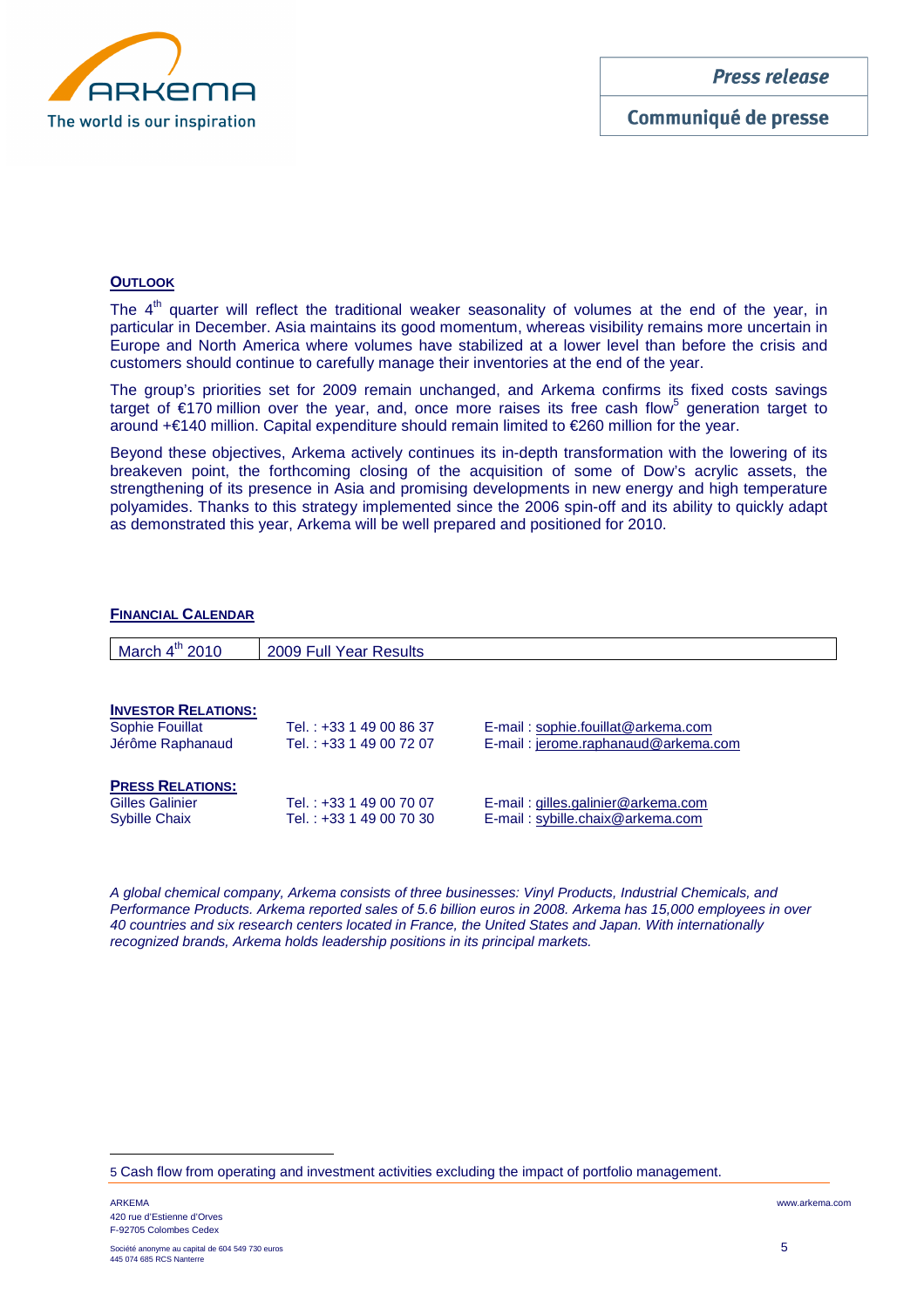

Communiqué de presse

#### **Disclaimer**

The information disclosed in this press release may contain forward-looking statements with respect to the financial conditions, results of operations, business and strategy of Arkema. Such statements are based on management's current views and assumptions that could ultimately prove inaccurate and are subject to risk factors such as, among others, changes in raw materials prices, currency fluctuations, implementation pace of cost-reduction projects and changes in general economic and business conditions. Arkema does not assume any liability to update such forward-looking statements whether as a result of any new information or any unexpected event or otherwise. Further information on factors which could affect Arkema's financial results is provided in the documents filed with the French Autorité des marchés financiers.

Balance sheet, income statement, cash flow statement, statement of changes in shareholders' equity and information by business segment included in this press release are extracted from the consolidated financial statements at September 30<sup>th</sup> 2009 reviewed by the Board of Directors of Arkema S.A. on November 9<sup>th</sup> 2009. Quarterly financial information is not audited.

The business segment information is presented in accordance with Arkema's internal reporting system used by the management.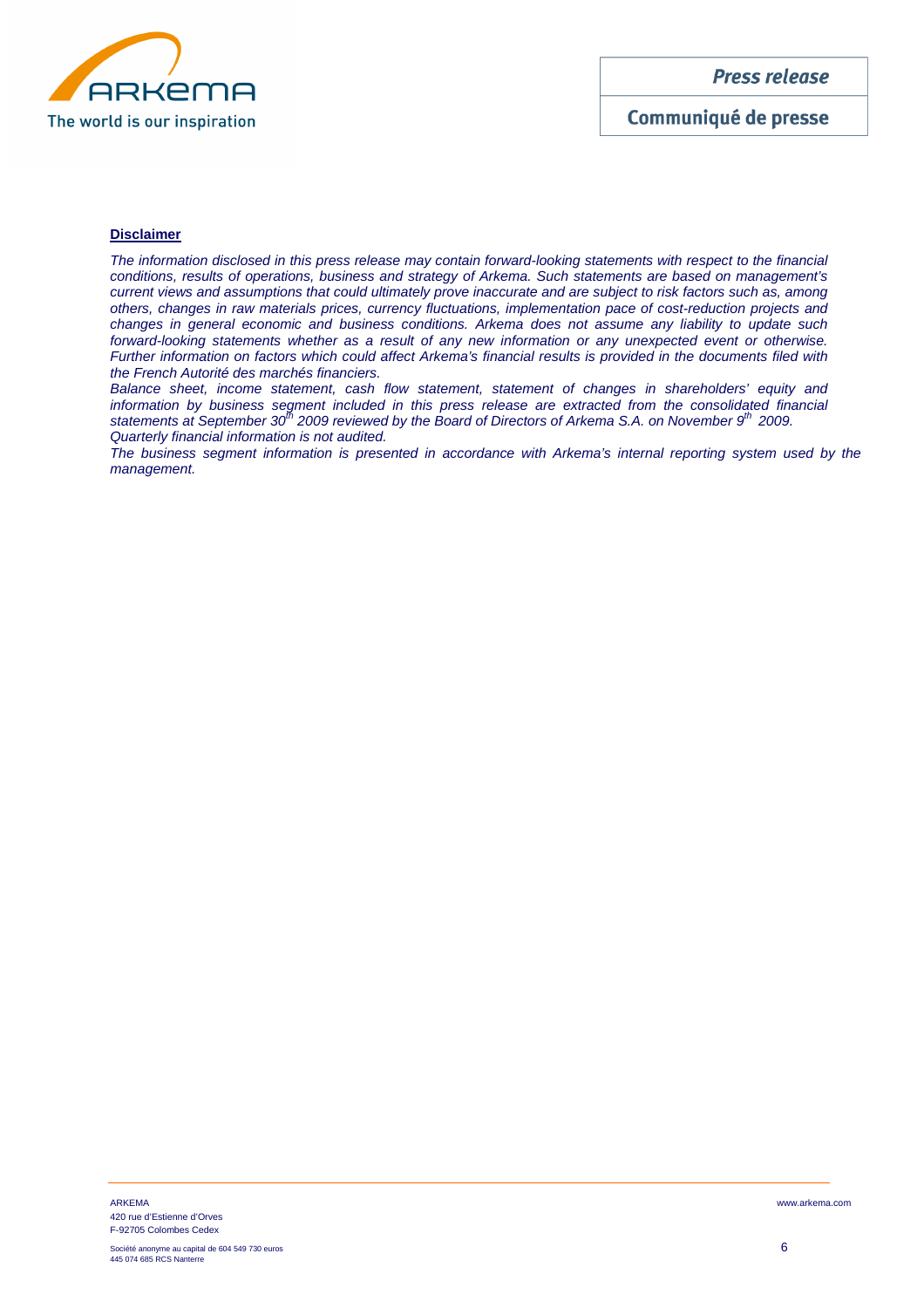

Communiqué de presse

# **INVESTOR AND ANALYST FACTSHEET**

|                                                                                                                                                          | 3Q'09<br>$in \in m$                       | <b>3Q'08</b><br>$in \in m$           | 3Q'09/<br>3Q'08                        | <b>9m'09</b><br>$in \in m$                | 9m'08<br>$in \in m$                    | 9m'09/<br>9m'08                  |
|----------------------------------------------------------------------------------------------------------------------------------------------------------|-------------------------------------------|--------------------------------------|----------------------------------------|-------------------------------------------|----------------------------------------|----------------------------------|
| <b>Sales</b>                                                                                                                                             | 1,103                                     | 1,450                                | (23.9)%                                | 3,362                                     | 4,451                                  | $(24.5)\%$                       |
| <b>Vinyl Products</b><br><b>Industrial Chemicals</b><br><b>Performance Products</b><br>Corporate                                                         | 248<br>528<br>324<br>3                    | 378<br>661<br>410<br>1               | $(34.4)\%$<br>$(20.1)\%$<br>$(21.0)\%$ | 771<br>1,580<br>1,002<br>9                | 1,162<br>2,018<br>1,267<br>4           | $(33.6)\%$<br>(21.7)%<br>(20.9)% |
| <b>EBITDA</b>                                                                                                                                            | 101                                       | 134                                  | $(24.6)\%$                             | 228                                       | 451                                    | $(49.4)\%$                       |
| <b>Vinyl Products</b><br><b>Industrial Chemicals</b><br><b>Performance Products</b><br>Corporate<br><b>EBITDA margin</b>                                 | (8)<br>81<br>33<br>(5)<br>9.2%            | 7<br>86<br>44<br>(3)<br>9.2%         | n.a.<br>(5.8)%<br>(25)%                | (13)<br>229<br>73<br>(61)<br>6.8%         | 38<br>276<br>163<br>(26)<br>10.1%      | n.a.<br>(17.0)%<br>(55.2)%       |
| <b>Vinyl Products</b><br><b>Industrial Chemicals</b><br><b>Performance Products</b><br>Depreciation and amortization<br><b>Recurring EBIT</b>            | $(3.2)\%$<br>15.3%<br>10.2%<br>(65)<br>36 | 1.9%<br>13.0%<br>10.7%<br>(62)<br>72 | 4.8%<br>(50)%                          | $(1.7)\%$<br>14.5%<br>7.3%<br>(202)<br>26 | 3.3%<br>13.7%<br>12.9%<br>(182)<br>269 | 11.0%<br>$(90.3)\%$              |
| <b>Vinyl Products</b><br><b>Industrial Chemicals</b><br><b>Performance Products</b><br>Corporate<br><b>NR</b> items                                      | (21)<br>50<br>12<br>(5)<br>(8)            | (2)<br>54<br>23<br>(3)<br>(8)        | n.a.<br>(7.4)%<br>(47.8)%              | (50)<br>133<br>5<br>(62)<br>(106)         | 10<br>185<br>100<br>(26)<br>(18)       | n.a.<br>$(28.1)\%$<br>(95)%      |
| Equity in income of affiliates<br><b>Financial results</b><br>Income taxes<br>Net income - continuing operations<br>Net income - discontinued operations | $\overline{2}$<br>(6)<br>(27)<br>(3)      | 3<br>(12)<br>(15)<br>40              |                                        | $\overline{7}$<br>(21)<br>(57)<br>(151)   | 6<br>(26)<br>(58)<br>173               |                                  |
| <b>Net income - Group share</b>                                                                                                                          | $(3)$                                     | 40                                   | n.a.                                   | (152)                                     | 172                                    | n.a.                             |
| <b>EPS</b> (diluted)                                                                                                                                     | (0.05)                                    | 0.66                                 | n.a.                                   | (2.51)                                    | 2.83                                   | n.a.                             |
| <b>Adjusted EPS (diluted)</b>                                                                                                                            | 0.13                                      | 0.78                                 |                                        | (0.78)                                    | 3.09                                   |                                  |
| Adjusted net income                                                                                                                                      | 8                                         | 47                                   | $(83.0)\%$                             | (47)                                      | 187                                    | n.a.                             |
| <b>Capital expenditures</b><br><b>Vinyl Products</b><br><b>Industrial Chemicals</b><br><b>Performance Products</b>                                       | 57<br>11<br>30<br>14                      | 74<br>22<br>33<br>18                 | $(23.0)\%$                             | 182<br>32<br>82<br>65                     | 166<br>42<br>77<br>45                  | 9.6%                             |
| Net cash flow <sup>1</sup>                                                                                                                               |                                           |                                      |                                        | 179                                       | (54)                                   | n.a.                             |
| Working capital (vs 12/31/08)<br><b>WC as % of sales (vs 12/31/08)</b><br>Net debt (vs 09/30/08)                                                         |                                           |                                      |                                        | 803<br>$18.2\%^{2}$<br>359                | 1,055<br>18.7%<br>580                  | (23.9)%<br>(38.1)%               |
| <b>Gearing</b> (vs 09/30/08)                                                                                                                             |                                           |                                      |                                        | 20%                                       | 28%                                    |                                  |

 $1$  Calculated as cash flow from operating activities plus cash flow from investing activities

 $2$  Calculated as working capital end of period divided by 4 times quarterly sales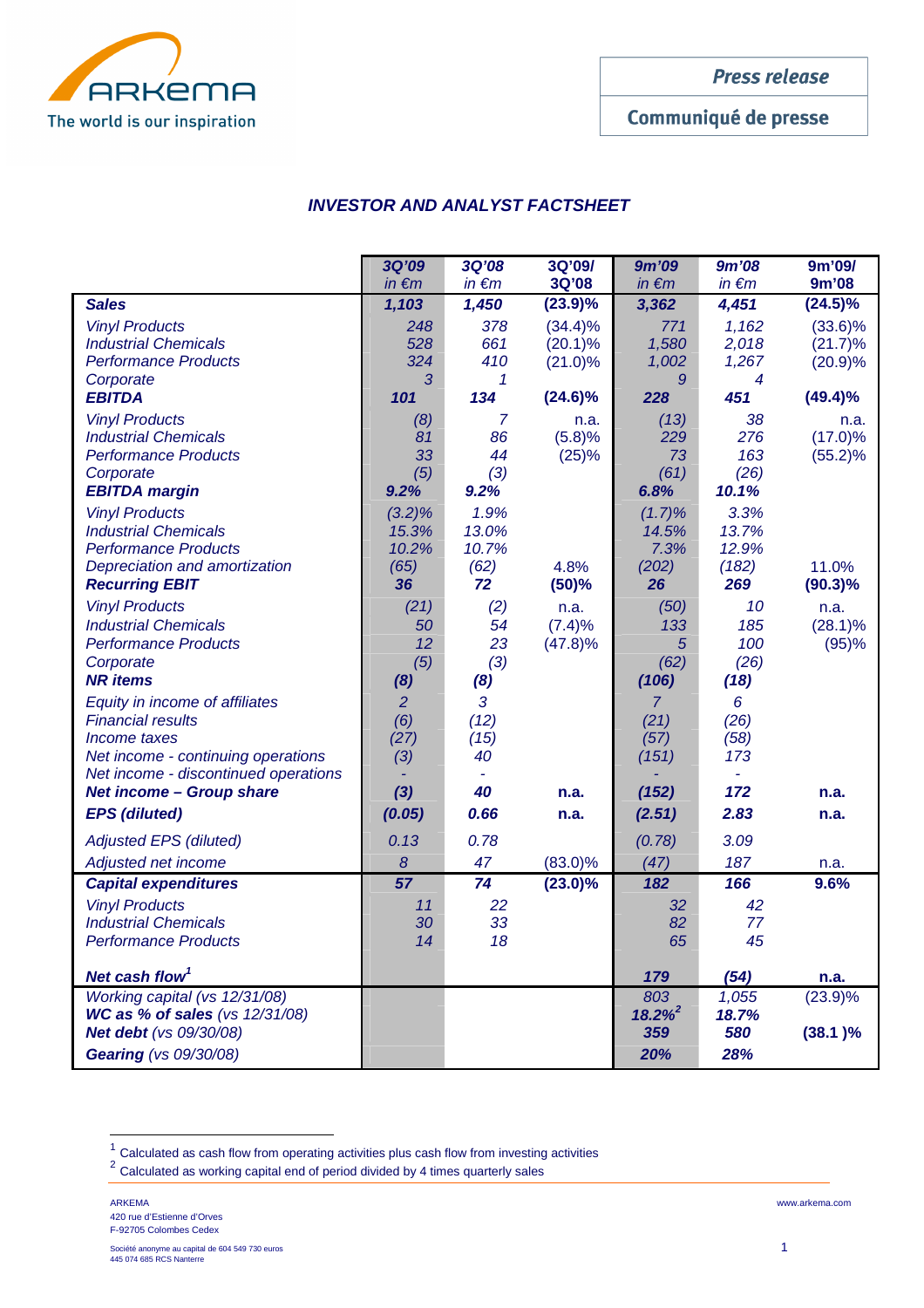The world is our inspiration

**Press release** 

Communiqué de presse

# **THIRD QUARTER 2009 PERFORMANCE**

# **EBITDA +44% UP ON PREVIOUS QUARTER STRONG POSITIVE FREE CASH FLOW <sup>3</sup>**

# **SALES AT €1,103M VS €1,450M IN 3Q'08**

- Lower YoY volume decline : -13% in 3Q'09 vs 3Q'08, -18% in 2Q'09 vs 2Q'08 and –27% in 1Q'09 vs 1Q'08.
- Volumes far lower than before the crisis
- End of de-stocking in Europe and North America in most end markets
- Good volumes in Asia.
- Raw material costs at a peak in 3Q'08.

|                             |                           | <b>Volume</b>              | <b>Price</b>              | <b>Scope</b> | <b>FX</b> rate    |
|-----------------------------|---------------------------|----------------------------|---------------------------|--------------|-------------------|
| <b>Arkema</b>               |                           | $(13.4)\%$                 | $(10.7)\%$                | (0.8)%       | 1.0%              |
| <b>Vinyl Products</b>       |                           | ---                        | ---                       | $- -$        | $=$               |
| <b>Industrial Chemicals</b> |                           | ---                        | ---                       |              |                   |
| <b>Performance Products</b> |                           | ---                        | ---                       |              |                   |
| $L$ egend :                 | $\frac{42}{2}$ : +/- 0.5% | "+": $[+0.5\% - +2.5\%]$   | "++" : [+2.5% - +5%]      |              | "+++" : >+5%      |
|                             |                           | "-": $[(0.5)\% - (2.5)\%]$ | "--": $[(2.5)\% - (5)\%]$ |              | "---": $\lt(5)\%$ |

# **EBITDA MARGIN OF 9.2%, AT THE SAME LEVEL THAN 3Q'08.**

- +44% EBITDA vs 2Q'09 despite usual weak seasonality in Europe in August
- Successful adaptation to tough market conditions
- Cost savings from structural restructuring plans and G&A reductions in line with full year 2009 target of €170m fixed cost savings
- Benefits from growth projects in Asia in Industrial Chemicals and Performance Products
- Successful development in renewable energy and high performance polymers (photovoltaic, lithium-ion batteries, high temperature polyamides, etc)

#### **VINYL PRODUCTS: WEAK RESULTS**

- Sales at  $\epsilon$ 248m vs  $\epsilon$ 378m in 3Q'08
- Volumes lower than before the crisis
- PVC price evolution reflecting sharp YoY decrease of ethylene cost
- Stable EBITDA vs 2Q'09 despite usual weak seasonality in August in Europe and full impact of collapse of caustic soda prices
- Low unit margins (higher ethylene costs and low caustic soda prices)
- PVC price increased in 3Q'09 vs 2Q'09 in order to offset higher ethylene costs
- Imports from American PVC end of Q3 reflecting low US natural gas prices.

 $3$  Cash flow from operating and investing activities excluding M&A and before dividends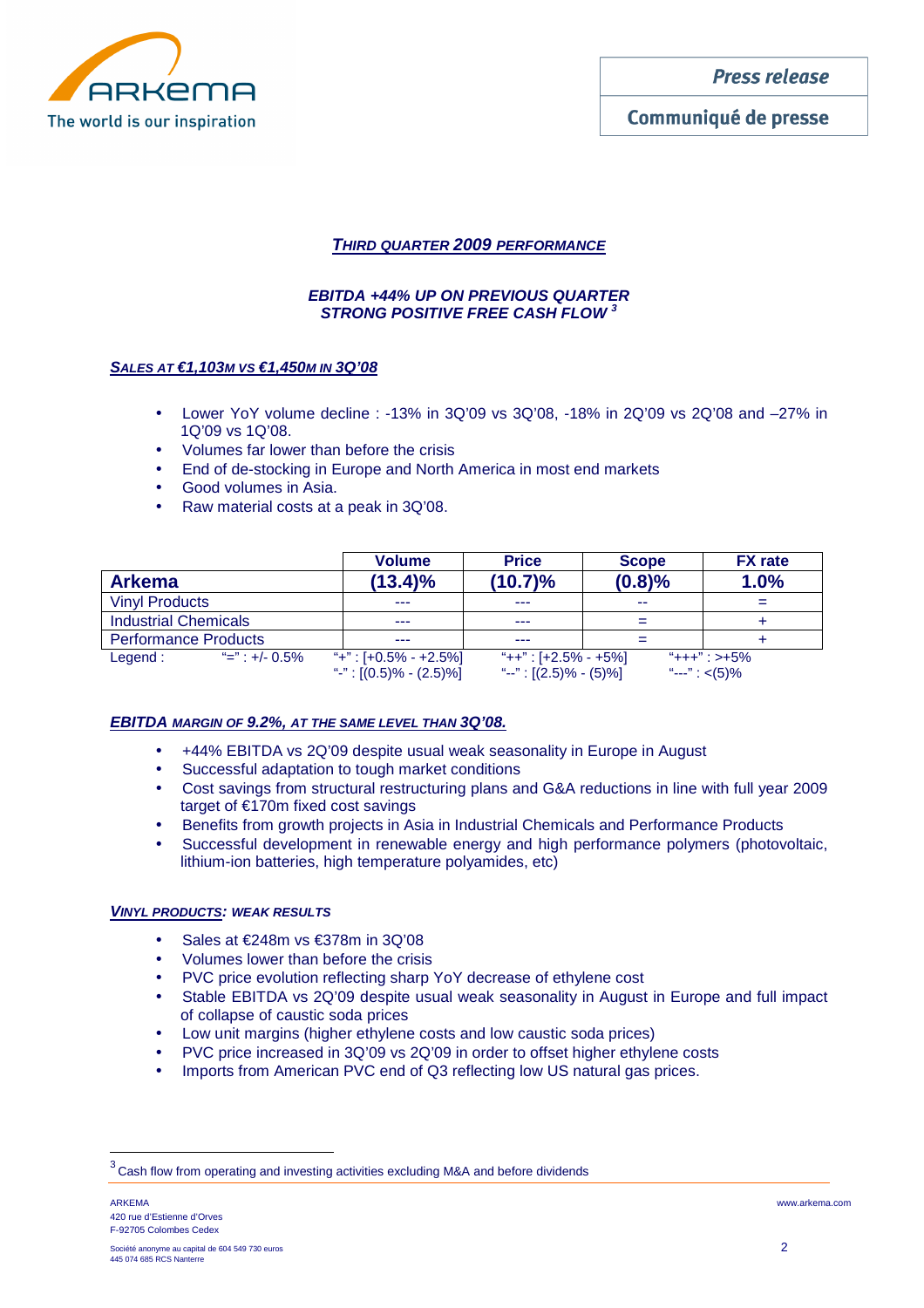

# **INDUSTRIAL CHEMICALS: EBITDA MARGIN AT 15.3% AT ITS HIGHEST SINCE SPIN-OFF**

- EBITDA at €81m in 3Q'09 (€86m in 3Q'08) representing an EBITDA margin of 15.3%
- Excellent performance still confirmed.
- Good resilience of Thiochemicals, Fluorochemicals and Coatex
- Benefits from growth projects in Asia in Hydrogen Peroxide and Fluorochemicals
- Productivity gains in Methacrylates in Europe and North America
- Very low unit margins in Acrylics

#### **PERFORMANCE PRODUCTS: BETTER PERFORMANCE ON HIGHER VOLUMES AND LOWER COST BASE**

- EBITDA margin at 10.2% vs 6.5% in 2Q'09 and 10.7% in 3Q'08
- End of de-stocking in automotive and construction but volumes still lower than before the crisis
- Significant contribution from fixed cost savings in Technical Polymers and Functional **Additives**
- Successful development in renewable energy and high performance polymers (photovoltaic, lithium-ion batteries, high temperature polyamides, etc)

#### **NON RECURRING ITEMS: AT €(8)M IN 3Q'09, AT THE SAME LEVEL THAN 3Q'08**

| <b>Items</b>                 | 9m'09 | 9m'08 | <b>Comments on 9m'09</b>                                                                         |
|------------------------------|-------|-------|--------------------------------------------------------------------------------------------------|
| Operating cash flow          | 395   | 196   |                                                                                                  |
| Investing cash flow          | (216) | (250) |                                                                                                  |
| Net cash flow                | 179   | (54)  |                                                                                                  |
| Impact from M&A              | (26)  | (19)  | Mainly acquisition of the organic peroxide business of<br>the US company Geo Specialty Chemicals |
| NR pre spin of $f^4$         | n.a.  | (42)  |                                                                                                  |
| Free cash flow <sup>5</sup>  | 206   |       | Excluding M&A and dividend                                                                       |
| NR items                     | '56)  | (44)  |                                                                                                  |
| <b>Recurring capex</b>       | (182) | (166) | In line with FY09 target of €260m. Includes growth<br>capex in China.                            |
| Variation in working capital | 305   | (91)  |                                                                                                  |

#### **CASH FLOWS, NET DEBT AND PROVISIONS**

- +€71m free cash flow in 3Q'09 (+€39m in 2Q'09 and +€96m in 1Q'09).
- Working Capital optimization supported by a (24)% reduction of inventory level
- Net debt at September 30<sup>th</sup>, 2009 reduced to €359m vs €420m at June 30<sup>th</sup>, 2009, €495m at December 31<sup>st</sup>, 2008 and  $\in$  580m at September 30<sup>th</sup>, 2008.
- Net debt at 1.3xEBITDA<sup>6</sup>
- Gearing at 20%

 $\overline{a}$ 

<sup>4</sup> NR pre spin off items are no longer subject to specific individual monitoring since 01/01/09.

<sup>5</sup> Cash Flow from operating and investment activities excluding M&A and before dividends

<sup>6</sup> EBITDA over 12 previous months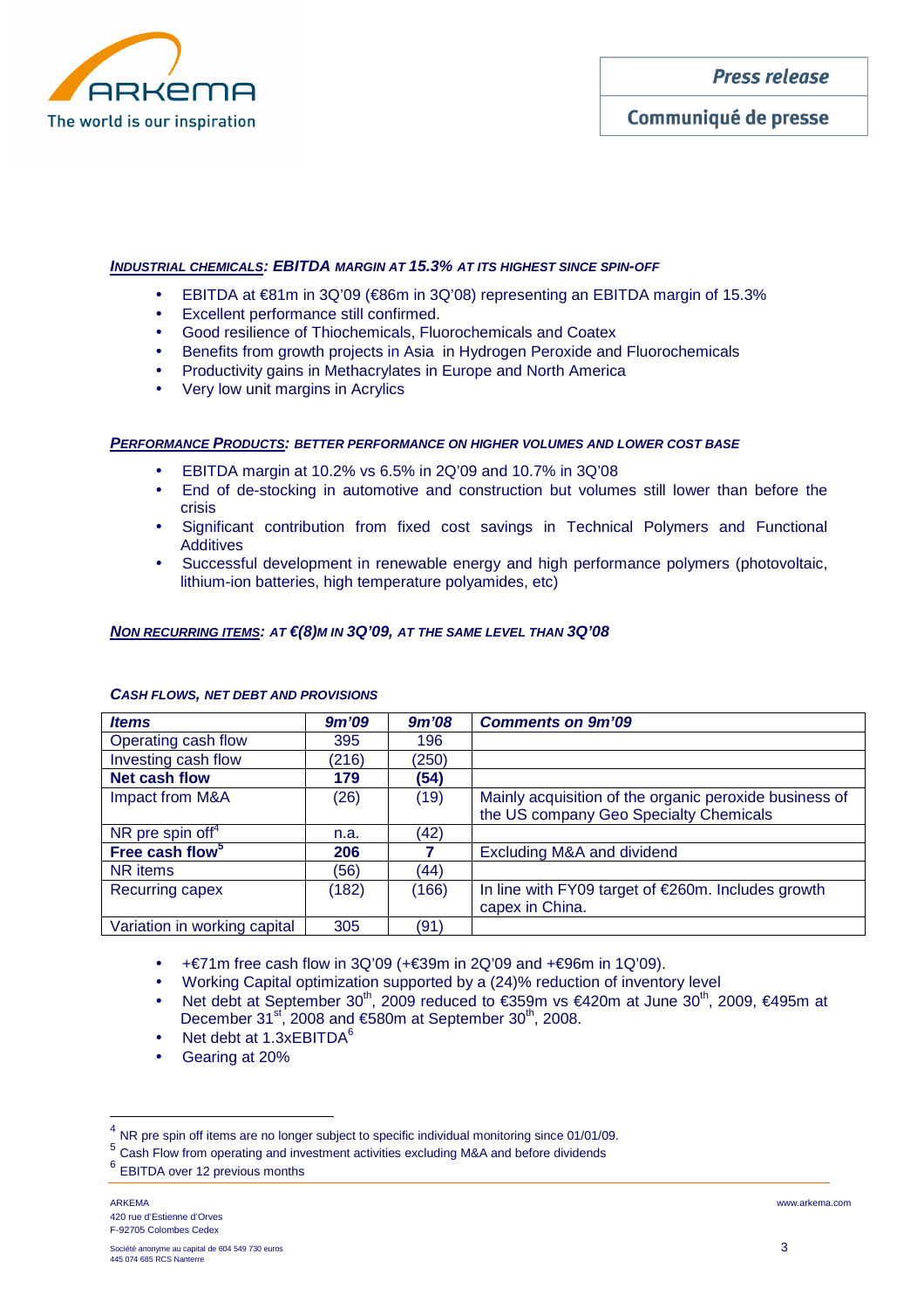

Communiqué de presse

### **OUTLOOK:**

- Cautious outlook for 4Q'09
	- Traditional weaker seasonality in December
	- Asia should maintain good momentum
	- Visibility still limited in Europe and North America:
		- Volumes stabilized at a lower level than before the crisis
		- Strict management of inventories by customers at the end of the year
- Full year 2009 targets
	- Increase Free Cash Flow<sup>7</sup> target to around  $+ \epsilon$ 140m
	- Confirm fixed cost saving target of €170m
	- Capex below €260m
- Continue in-depth transformation and long-term projects
	- Dow acrylic deal<sup>8</sup> expected to close in  $4Q'09$
	- Construction of fluorogas and fluoropolymers units in China
	- Promising projects in sustainable development and high performance polymers
- Well prepared and positioned for 2010

#### **HIGHLIGHTS SINCE JULY 1 ST:**

- Proposed acquisition of the Clear Lake (Texas) acrylic monomer site and some acrylic latex activities from Dow in North America. This transaction is subject to the approval by the US antitrust authorities (FTC), and is expected to close in the  $4<sup>th</sup>$  quarter.
- Announced construction of a Coatex production plant on the Changshu site in China. This project will allow Coatex to take advantage of the growth in the specialty acrylic polymers market in Asia. with a production plant in this region from mid-2011.
- Announced construction of a 400 ton/year carbon nanotube pilot production plant in Mont (France), due to come on stream beginning of 2011.
- Increase of over 15% in the production capacity of the fluoropolymers production plant in Calvert City (United States), now nearing completion, to respond to growth opportunities in the energy markets, in particular in the photovoltaics and lithium-ion battery sectors.
- Confirmation of a plan to reorganize the Saint-Auban site (France) entailing the shutdown of vinyl chloride/vinyl acetate copolymer production which should result in the loss of 88 positions<sup>9</sup>.
- Negotiations of the Methacrylates restructuring plan $9$
- Announced productivity project in the Mont (France) polyamide plant<sup>9</sup>.

 $\overline{a}$ 

<sup>7</sup> Cash Flow from operating and investment activities excluding M&A and before dividend

<sup>&</sup>lt;sup>8</sup> Acquisition of a part of US acrylic assets from Dow

 $9$  The implementation of the project is subject to the legal information and consultation process involving the trade unions.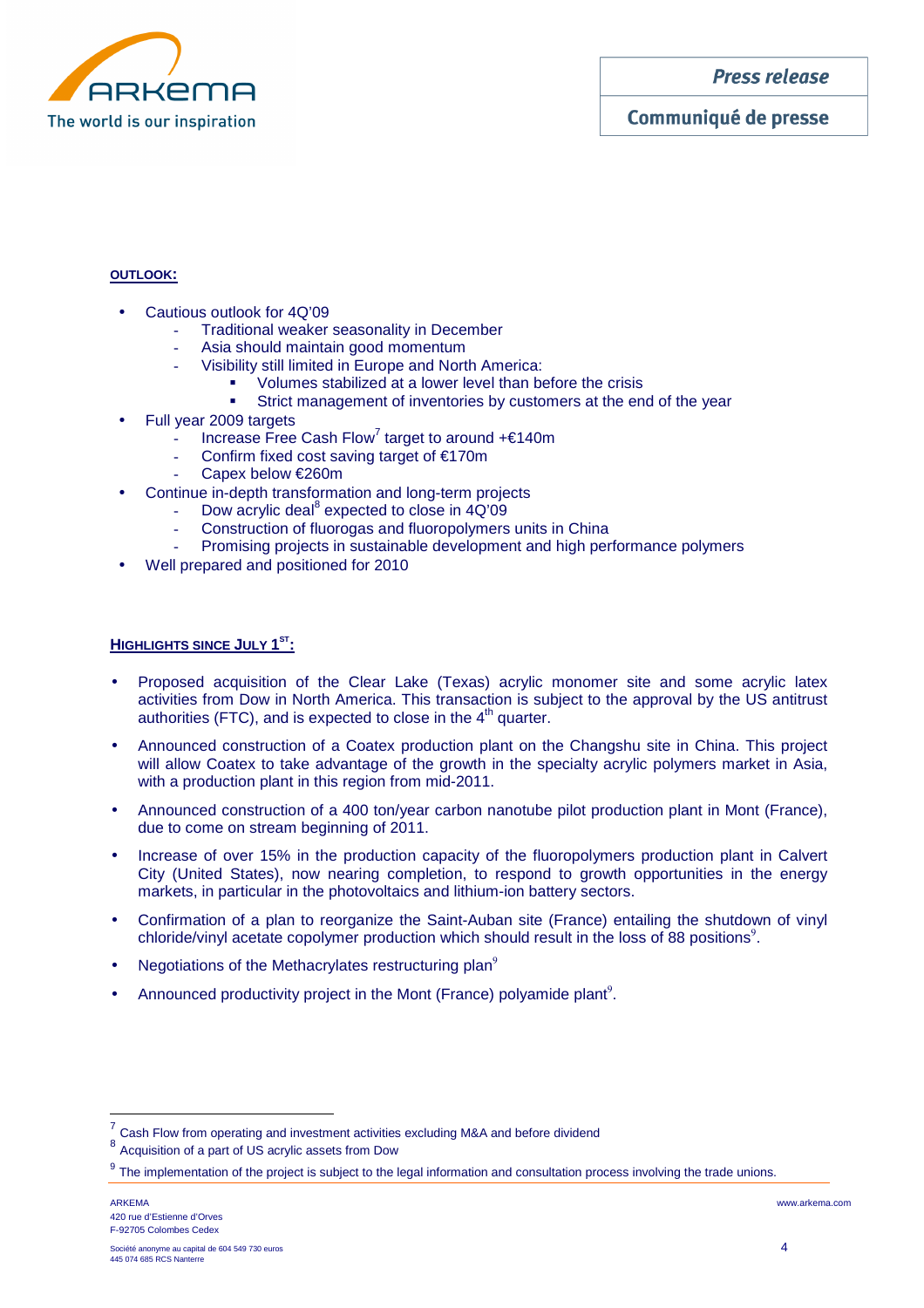

# **ARKEMA Financial Statements**

**Consolidated financial statements - At the end of September 2009**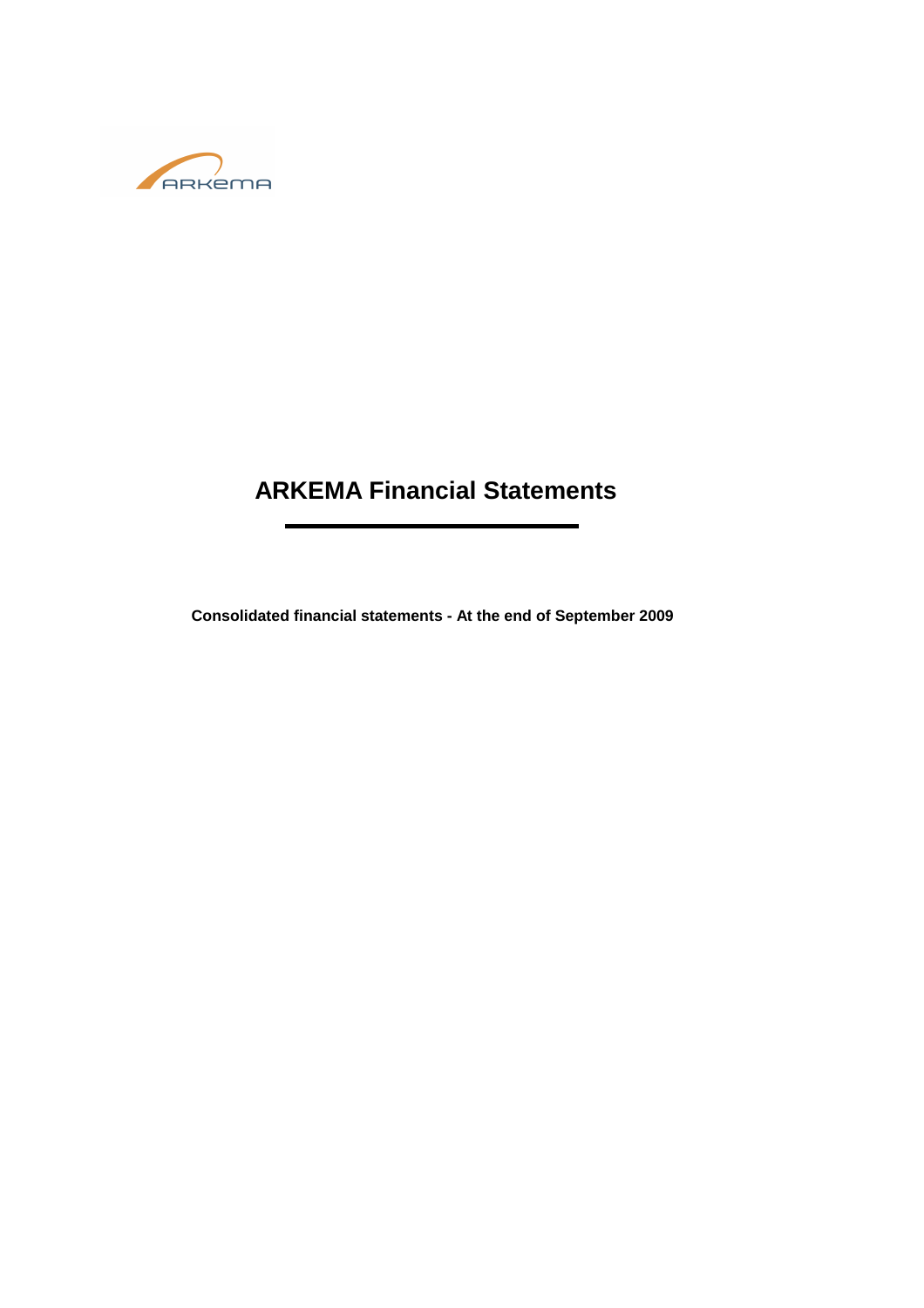# **INCOME STATEMENT**

| (In millions of euros)                                                                                     | 3rd Quarter 2009<br>Consolidated<br>(non audited) | End of September 2009<br>Consolidated<br>(non audited) | 3rd Quarter 2008<br>Consolidated<br>(non audited) | End of September 2008<br>Consolidated<br>(non audited) |
|------------------------------------------------------------------------------------------------------------|---------------------------------------------------|--------------------------------------------------------|---------------------------------------------------|--------------------------------------------------------|
| <b>Sales</b>                                                                                               | 1 1 0 3                                           | 3 3 6 2                                                | 1450                                              | 4 4 5 1                                                |
| Operating expenses<br>Research and development expenses<br>Selling and administrative expenses             | (950)<br>(34)<br>(83)                             | (2964)<br>(102)<br>(270)                               | (1247)<br>(39)<br>(92)                            | (3772)<br>(118)<br>(292)                               |
| Recurring operating income                                                                                 | 36                                                | 26                                                     | 72                                                | 269                                                    |
| Other income and expenses                                                                                  | (8)                                               | (106)                                                  | (8)                                               | (18)                                                   |
| <b>Operating income</b>                                                                                    | 28                                                | (80)                                                   | 64                                                | 251                                                    |
| Equity in income of affiliates<br><b>Financial result</b><br>Income taxes                                  | $\overline{2}$<br>(6)<br>(27)                     | $\overline{7}$<br>(21)<br>(57)                         | 3<br>(12)<br>(15)                                 | 6<br>(26)<br>(58)                                      |
| Net income of continuing operations                                                                        | (3)                                               | (151)                                                  | 40                                                | 173                                                    |
| Net income of discontinued operations                                                                      |                                                   |                                                        |                                                   |                                                        |
| Net income                                                                                                 | (3)                                               | (151)                                                  | 40                                                | 173                                                    |
| Of which minority interests                                                                                |                                                   | 1                                                      | $\overline{\phantom{a}}$                          | $\mathbf{1}$                                           |
| Net income - Group share                                                                                   | (3)                                               | (152)                                                  | 40                                                | 172                                                    |
| Earnings per share (amount in euros)<br>Diluted earnings per share (amount in euros)                       | (0, 05)<br>(0, 05)                                | (2, 52)<br>(2, 51)                                     | 0.66<br>0.66                                      | 2,84<br>2.83                                           |
| Depreciation and amortization                                                                              | (65)                                              | (202)                                                  | (62)                                              | (182)                                                  |
| <b>Recurring EBITDA</b><br>Adjusted net income                                                             | 101<br>8                                          | 228<br>(47)                                            | 134<br>47                                         | 451<br>187                                             |
| Adjusted net income per share (amount in euros)<br>Diluted adjusted net income per share (amount in euros) | 0, 13<br>0, 13                                    | (0, 78)<br>(0, 78)                                     | 0,77<br>0,78                                      | 3,09<br>3,09                                           |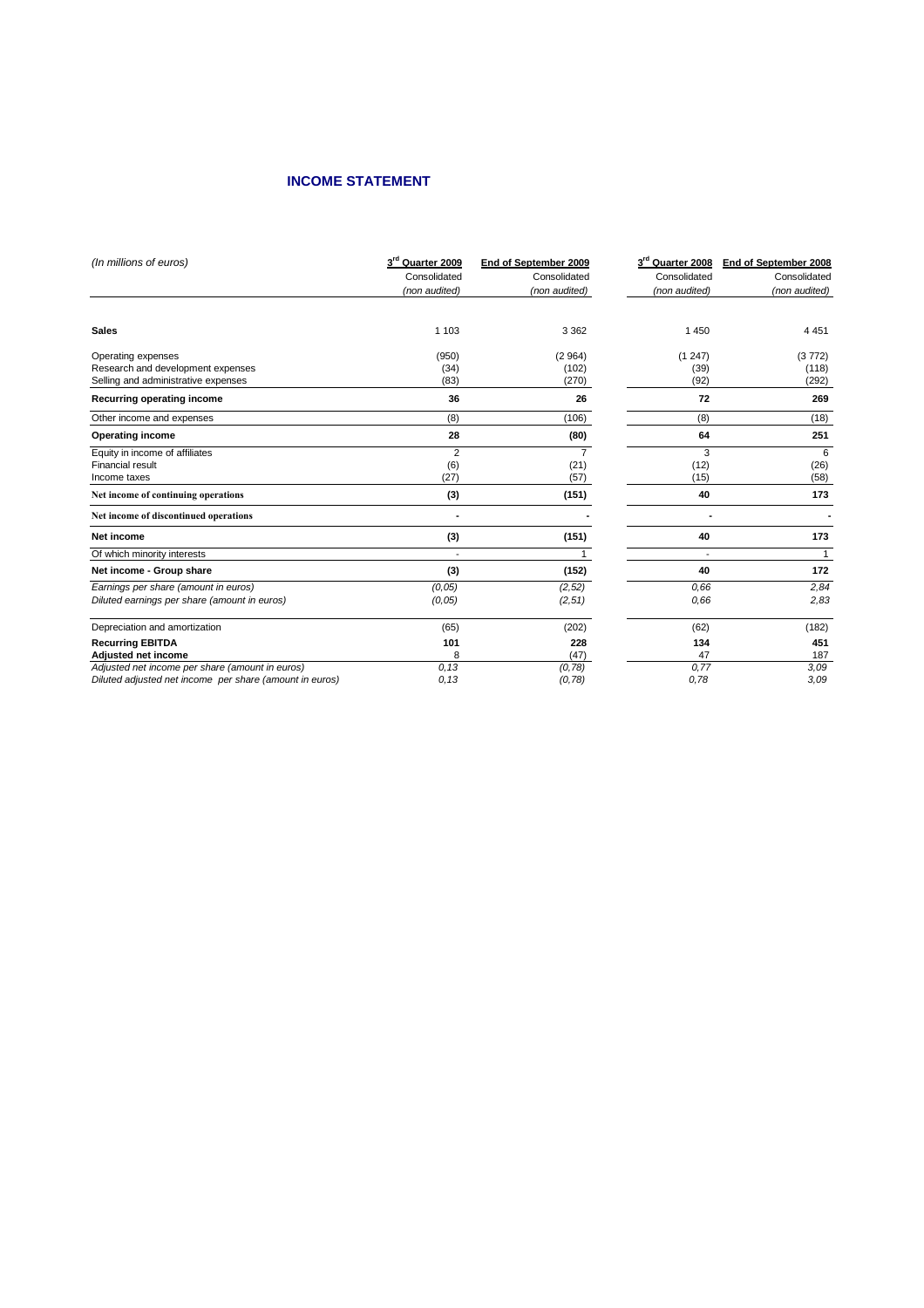# **BALANCE SHEET**

|                                                                      | 30.09.2009     | 31.12.2008 |
|----------------------------------------------------------------------|----------------|------------|
|                                                                      | (non audited)  | (audited)  |
| (In millions of euros)                                               |                |            |
| <b>ASSETS</b>                                                        |                |            |
| Intangible assets, net                                               | 478            | 466        |
| Property, plant and equipment, net                                   | 1581           | 1 6 3 8    |
| Equity affiliates: investments and loans                             | 53             | 53         |
| Other investments                                                    | 19             | 22         |
| Deferred income tax assets<br>Other non-current assets               | 19<br>104      | 25<br>137  |
|                                                                      |                |            |
| <b>TOTAL NON-CURRENT ASSETS</b>                                      | 2 2 5 4        | 2 3 4 1    |
| Inventories                                                          | 782            | 1 0 2 6    |
| Accounts receivable                                                  | 733            | 838        |
| Other receivables and prepaid expenses                               | 117            | 149        |
| Income taxes recoverable                                             | 15             | 22         |
| Other current assets                                                 | 1              | 30         |
| Cash and cash equivalents<br>Total assets of discontinued operations | 59             | 67         |
|                                                                      |                |            |
| <b>TOTAL CURRENT ASSETS</b>                                          | 1707           | 2 1 3 2    |
| <b>TOTAL ASSETS</b>                                                  | 3 9 6 1        | 4 4 7 3    |
|                                                                      |                |            |
|                                                                      |                |            |
| <b>LIABILITIES AND SHAREHOLDERS' EQUITY</b>                          |                |            |
| Share capital                                                        | 605            | 605        |
| Paid-in surplus and retained earnings                                | 1 2 6 7        | 1476       |
| Treasury shares                                                      |                | (1)        |
| Cumulative translation adjustment                                    | (96)           | (84)       |
| <b>SHAREHOLDERS' EQUITY - GROUP SHARE</b>                            | 1776           | 1996       |
| <b>Minority interests</b>                                            | 22             | 22         |
| <b>TOTAL SHAREHOLDERS' EQUITY</b>                                    | 1798           | 2018       |
| Deferred income tax liabilities                                      | 45             | 47         |
| Provisions and other non current liabilities                         | 855            | 835        |
| Non-current debt                                                     | 86             | 69         |
| <b>TOTAL NON-CURRENT LIABILITIES</b>                                 | 986            | 951        |
|                                                                      |                |            |
| Accounts payable                                                     | 547            | 690        |
| Other creditors and accrued liabilities<br>Income taxes payable      | 271<br>25      | 259<br>17  |
| Other current liabilities                                            | $\overline{2}$ | 45         |
| Current debt                                                         | 332            | 493        |
| <b>Total liabilities of discountinued operations</b>                 |                |            |
| <b>TOTAL CURRENT LIABILITIES</b>                                     | 1 1 7 7        | 1 504      |
|                                                                      |                |            |
| TOTAL LIABILITIES AND SHAREHOLDERS' EQUITY                           | 3 9 6 1        | 4 4 7 3    |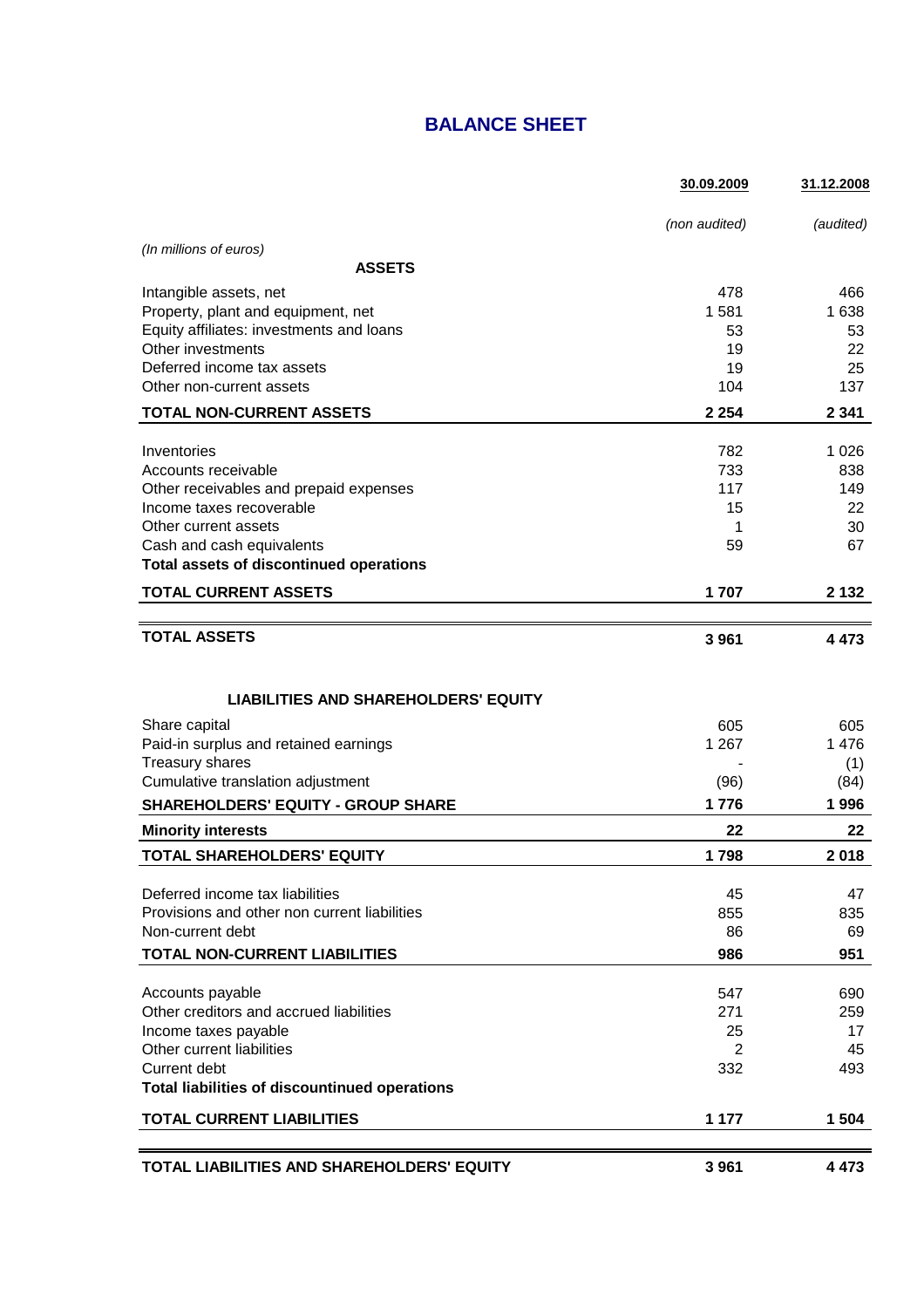# **CASH FLOW STATEMENT**

|                                                                 | End of Sept 2009 | End of Sept 2008 |
|-----------------------------------------------------------------|------------------|------------------|
| (In millions of euros)                                          |                  |                  |
|                                                                 | (non audited)    | (non audited)    |
|                                                                 |                  |                  |
| <b>Cash flow - operating activities</b>                         |                  |                  |
| Net income                                                      | (151)            | 173              |
| Depreciation, amortization and impairment of assets             | 229              | 192              |
| Provisions, valuation allowances and deferred taxes             | 22               | (54)             |
| (Gains)/losses on sales of assets                               | (6)              | (26)             |
| Undistributed affiliate equity earnings                         | (2)              | (6)              |
| Change in working capital<br>Other changes                      | 305              | (91)<br>8        |
|                                                                 | (2)              |                  |
| Cash flow from operating activities                             | 395              | 196              |
| Cash flow - investing activities                                |                  |                  |
| Intangible assets and property, plant, and equipment additions  | (214)            | (189)            |
| Change in fixed asset payables                                  | (62)             | (37)             |
| Acquisitions of subsidiaries, net of cash acquired              | (3)              | (13)             |
| Increase in long-term loans                                     | (21)             | (38)             |
| <b>Total expenditures</b>                                       | (300)            | (277)            |
| Proceeds from sale of intangible assets and property, plant and |                  |                  |
| equipment                                                       | 11               | 28               |
| Change in fixed asset receivables                               | 14               | (14)             |
| Proceeds from sale of subsidiaries, net of cash sold            | 3                |                  |
| Proceeds from sale of other investments                         | 4                |                  |
| Repayment of long-term loans                                    | 52               | 13               |
| <b>Total divestitures</b>                                       | 84               | 27               |
| Cash flow from investing activities                             | (216)            | (250)            |
| <b>Cash flow - financing activities</b>                         |                  |                  |
|                                                                 |                  |                  |
| Issuance (repayment) of shares<br>Purchase of treasury shares   | (1)              | 18               |
| Dividends paid to parent company shareholders                   | (36)             | (22)<br>(46)     |
| Dividends paid to minority shareholders                         |                  |                  |
| Increase/ Decrease in long-term debt                            | 23               | 96               |
| Increase/ Decrease in short-term borrowings and bank overdrafts | (166)            | 33               |
| Cash flow from financing activities                             | (180)            | 79               |
| Net increase/(decrease) in cash and cash equivalents            |                  | 25               |
|                                                                 | (1)              |                  |
| Effect of exchange rates and changes in scope                   | (7)              | (12)             |
| Cash and cash equivalents at beginning of period                | 67               | 58               |
| Cash and cash equivalents at end of period                      | 59               | 71               |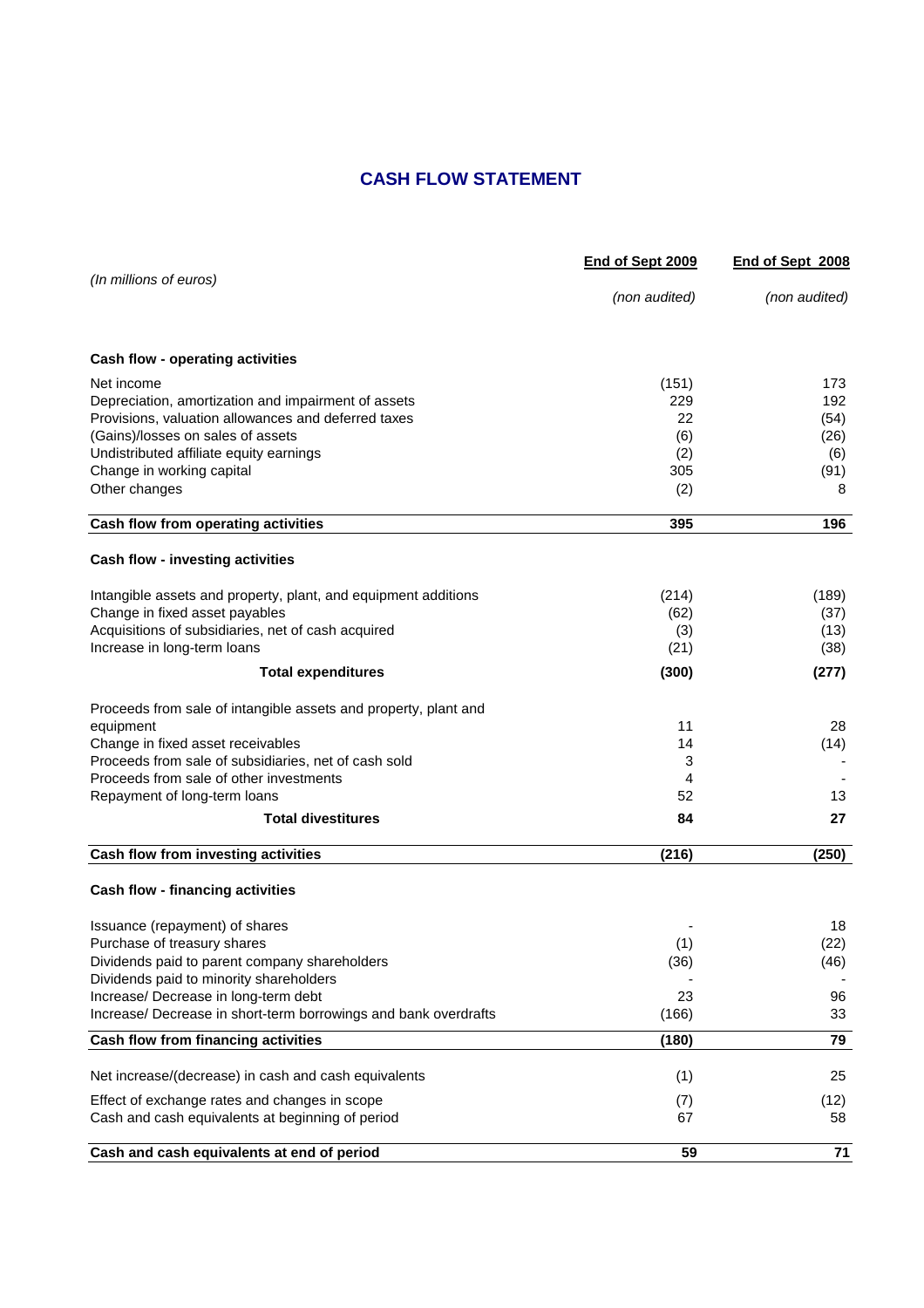#### **STATEMENT OF CHANGES IN SHAREHOLDERS' EQUITY** (non audited)

|                                           | <b>Shares issued</b> |        |                    | <b>Treasury shares</b> |                                                |               |                |                                          |                       |                                  |
|-------------------------------------------|----------------------|--------|--------------------|------------------------|------------------------------------------------|---------------|----------------|------------------------------------------|-----------------------|----------------------------------|
| (In millions of euros)                    | <b>Number</b>        | Amount | Paid-in<br>surplus | Retained<br>earnings   | <b>Cumulative</b><br>translation<br>adjustment | <b>Number</b> | Amount         | Shareholders'<br>equity - Group<br>share | Minority<br>interests | Total<br>shareholders'<br>equity |
| As of January 1, 2009                     | 60 454 973           | 605    | 999                | 477                    | (84)                                           | (39707)       | (1)            | 1996                                     | 22                    | 2018                             |
| Cash dividend                             |                      |        |                    | (36)                   |                                                |               |                | (36)                                     |                       | (36)                             |
| Issuance of share capital                 |                      |        |                    |                        |                                                |               |                |                                          |                       |                                  |
| Purchase of treasury shares               |                      |        |                    |                        |                                                | (48300)       | (1)            | (1)                                      |                       | (1)                              |
| Cancellation of purchased treasury shares |                      |        |                    |                        |                                                |               |                |                                          |                       |                                  |
| Grants of treasury shares to employees    |                      |        |                    | (2)                    |                                                | 87 600        | $\overline{2}$ |                                          |                       |                                  |
| Sale of treasury shares                   |                      |        |                    |                        |                                                |               |                |                                          |                       |                                  |
| Share-based payments                      |                      |        |                    | 3                      |                                                |               |                | 3                                        |                       | 3                                |
| Other                                     |                      |        |                    |                        |                                                |               |                |                                          |                       |                                  |
| <b>Transactions with shareholders</b>     |                      |        |                    | (35)                   |                                                | 39 300        |                | (34)                                     |                       | (34)                             |
| Net income                                |                      |        |                    | (152)                  |                                                |               |                | (152)                                    |                       | (151)                            |
| Income and expenses recognized directly   |                      |        |                    | (22)                   | (12)                                           |               |                | (34)                                     | (1)                   | (35)                             |
| through equity                            |                      |        |                    |                        |                                                |               |                |                                          |                       |                                  |
| Total of recognized income and expenses   |                      |        |                    | (174)                  | (12)                                           |               |                | (186)                                    |                       | (186)                            |
| As of September 30, 2009                  | 60 454 973           | 605    | 999                | 268                    | (96)                                           | (407)         |                | 1776                                     | 22                    | 1798                             |

#### **RECOGNIZED INCOME AND EXPENSES**

(non audited)

#### **As of September 30, 2009**

| En millions of euros                                               | Shareholders'<br>equity - Group<br>share | Minority<br>interests | Total<br>shareholder<br>s' equity |
|--------------------------------------------------------------------|------------------------------------------|-----------------------|-----------------------------------|
| <b>Net income</b>                                                  | (152)                                    |                       | (151)                             |
| Hedging adjustments                                                | (9)                                      |                       | (9)                               |
| Actuarial gains and losses                                         | (18)                                     |                       | (18)                              |
| Change in translation adjustments                                  | (12)                                     | (1)                   | (13)                              |
| Others items                                                       |                                          |                       |                                   |
| Taxes impact                                                       | 5                                        |                       | 5                                 |
| Total of income and expenses recognized<br>directly through equity | (34)                                     | (1)                   | (35)                              |
| Total of income and expenses recognized                            | (186)                                    |                       | (186)                             |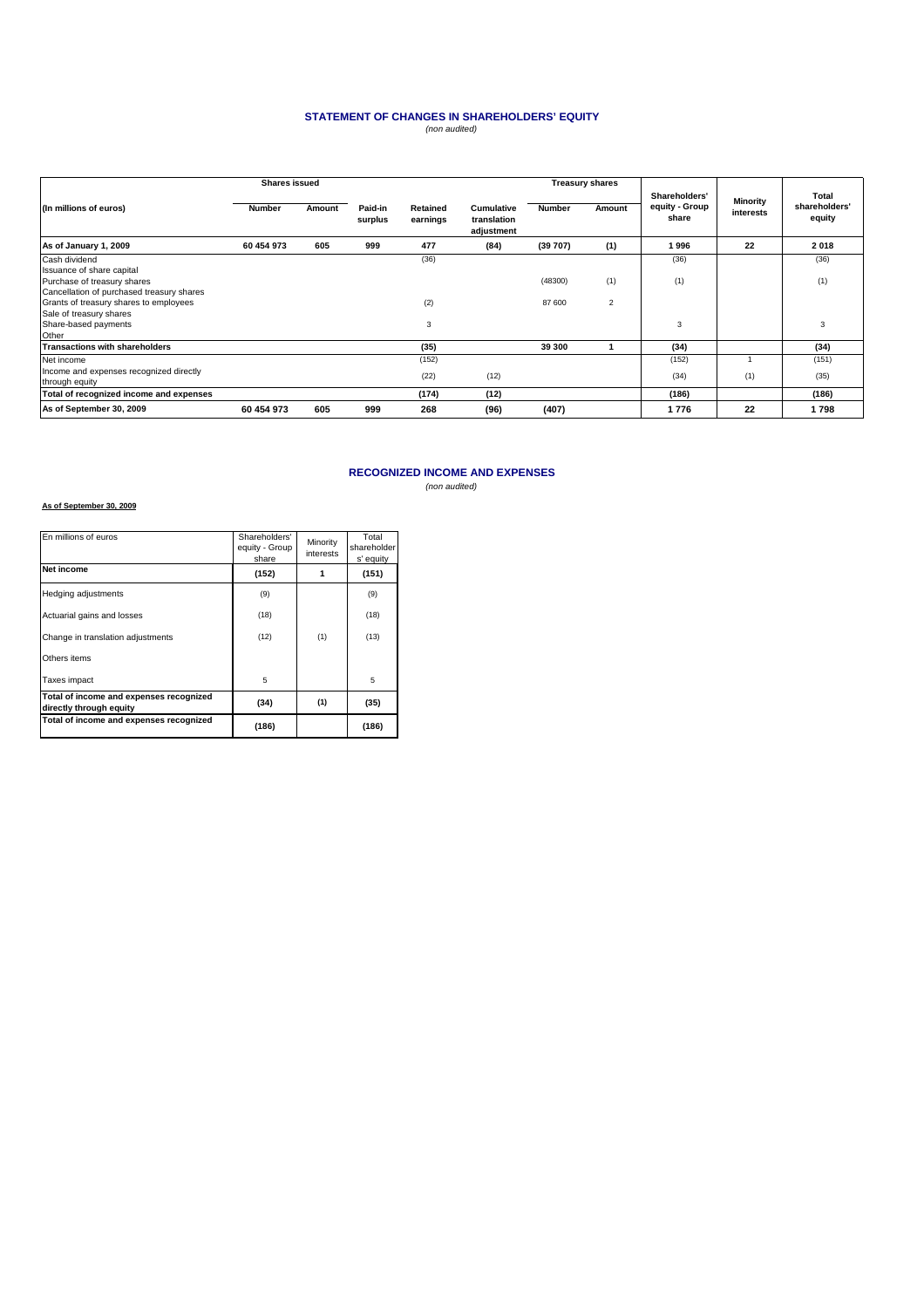# **INFORMATION BY BUSINESS SEGMENT**

(non audited)

|                                                                                                                | 3rd Quarter 2009         |                                       |                                |              |                |  |  |
|----------------------------------------------------------------------------------------------------------------|--------------------------|---------------------------------------|--------------------------------|--------------|----------------|--|--|
| (In millions of euros)                                                                                         | Vinyl<br><b>Products</b> | <b>Industrial</b><br><b>Chemicals</b> | Performance<br><b>Products</b> | Corporate    | Group total    |  |  |
| Non-Group sales<br>Inter-segment sales<br><b>Total sales</b>                                                   | 248<br>8<br>256          | 528<br>26<br>554                      | 324<br>2<br>326                | 3<br>3       | 1 1 0 3        |  |  |
| Recurring operating income                                                                                     | (21)                     | 50                                    | 12                             | (5)          | 36             |  |  |
| Other income and expenses                                                                                      | 3                        | $\mathbf{2}$                          | (2)                            | (11)         | (8)            |  |  |
| <b>Operating income</b>                                                                                        | (18)                     | 52                                    | 10                             | (16)         | 28             |  |  |
| Equity in income of affiliates                                                                                 | $\overline{2}$           |                                       |                                |              | $\overline{2}$ |  |  |
| Depreciation and amortization<br>Asset impairment<br>Changes in non-current provisions recognized through      | (13)                     | (31)                                  | (21)                           |              | (65)           |  |  |
| income                                                                                                         | 13                       | 10                                    | 6                              | 10           | 39             |  |  |
| <b>Recurring EBITDA</b>                                                                                        | (8)                      | 81                                    | 33                             | (5)          | 101            |  |  |
| Intangible assets and property, plant and equipment,<br>additions<br>Of which exceptional capital expenditures | 11                       | 31<br>1                               | 14                             | $\mathbf{2}$ | 58<br>1        |  |  |

| Group total<br>1450 |
|---------------------|
|                     |
|                     |
|                     |
| 72                  |
| (8)                 |
| 64                  |
| 3                   |
| (62)                |
| 40                  |
| 134                 |
|                     |
| 86<br>12            |
| (3)<br>(3)<br>(3)   |

#### **3 rd Quarter 2008**